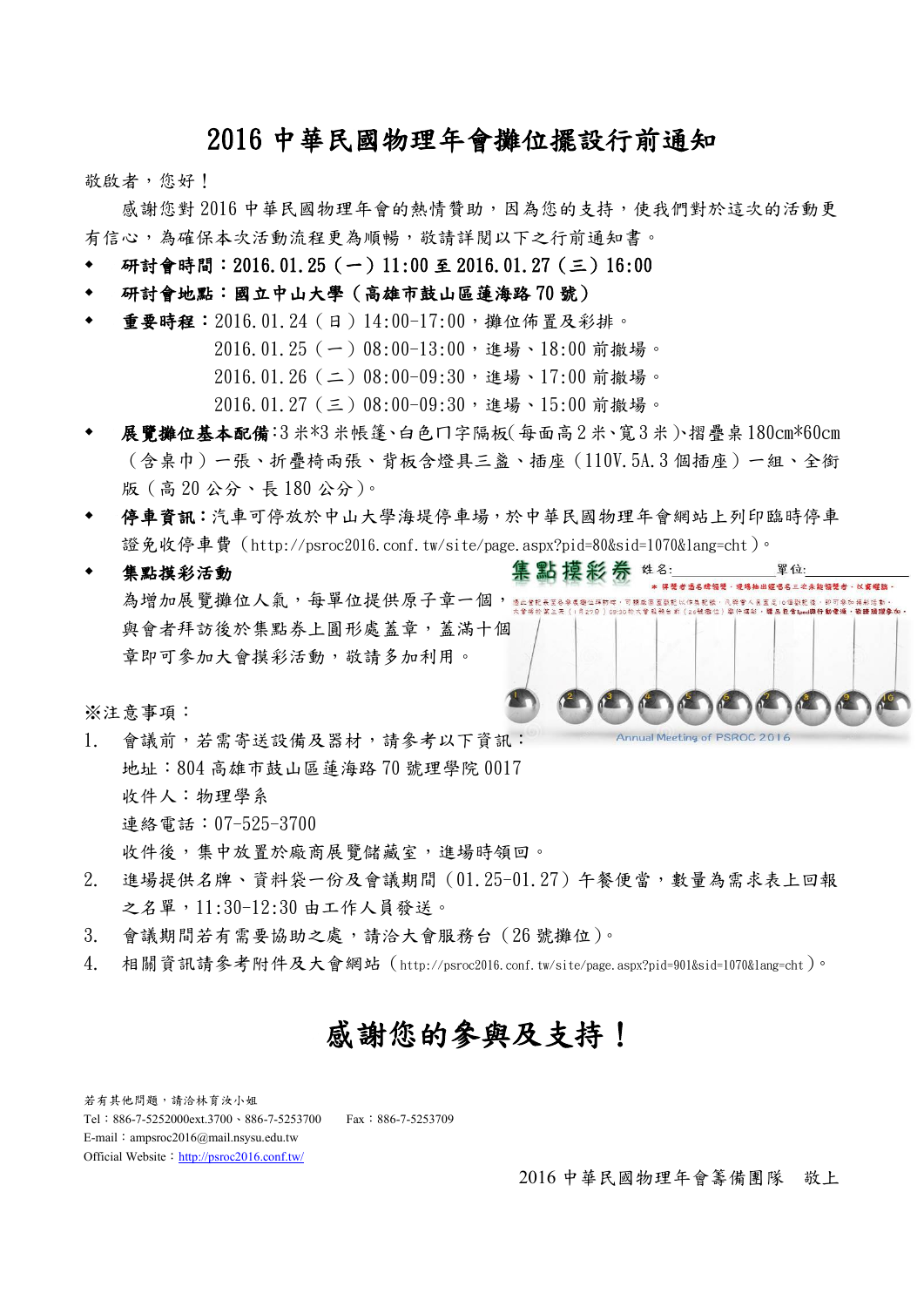# 物理年會日程表 **Program Schedule**

| 2016年1月25日(一)        |                         | 2016年1月26日(二)           |                               | 2016年1月27日(三) |                                     |
|----------------------|-------------------------|-------------------------|-------------------------------|---------------|-------------------------------------|
| 時間 Time<br>事項 Events |                         | 時間 Time                 | 事項 Events                     | 時間 Time       | 事項 Events                           |
|                      |                         | 08:30-09:30             | F論文發表                         |               | K論文發表                               |
|                      |                         |                         | <b>Oral Session</b>           | 08:30-09:30   | <b>Oral Session</b>                 |
|                      |                         |                         | (O2)                          |               | (O4)                                |
|                      |                         | Tea time<br>09:30-10:00 |                               | 09:30-10:00   | Tea time                            |
|                      |                         |                         | G 大會演講                        | 10:00-11:00   | L大會演講<br><b>Plenary Talk</b><br>(5) |
|                      |                         | 10:00-12:00             | <b>Plenary Talk</b><br>(3)(4) | 11:00-12:00   | M 論文發表                              |
|                      | A 報到&午餐                 |                         |                               |               | <b>Oral Session</b>                 |
| 11:00-13:00          | Registration &<br>Lunch |                         |                               |               | (O5)                                |
|                      |                         | 12:00-13:00             | 午餐                            | 12:00-13:00   | 午餐                                  |
|                      |                         |                         | Lunch                         |               | Lunch                               |
| 13:00-14:00          | B開幕典禮                   |                         | H 論文發表                        |               | N 論文發表                              |
|                      | Opening                 | 13:00-15:00             | <b>Oral Session</b>           | 13:00-15:00   | <b>Oral Session</b>                 |
|                      | Ceremony                |                         | (O3)                          |               | (06)                                |
| 14:00-16:00          | C 大會演講                  |                         |                               |               |                                     |
|                      | <b>Plenary Talk</b>     | 15:00-15:30             | Tea Time                      |               | O 閉幕典禮                              |
|                      | (1)(2)                  |                         | 壁報發表<br>Poster Session        | 15:00-16:00   | 壁報頒獎                                |
| 16:00-16:30          | Tea Time                | 15:30-17:30             |                               |               | Closing                             |
|                      |                         |                         |                               |               | Ceremony &                          |
|                      |                         |                         |                               |               | Awards                              |
| 16:30-18:00          | D 論文發表                  |                         |                               |               |                                     |
|                      | <b>Oral Session</b>     | 18:00-20:30             | Keynote                       |               |                                     |
|                      | (O1)                    |                         | Speech                        |               |                                     |
|                      |                         |                         | & Banquet                     |               |                                     |
|                      |                         |                         | 晚宴                            |               |                                     |

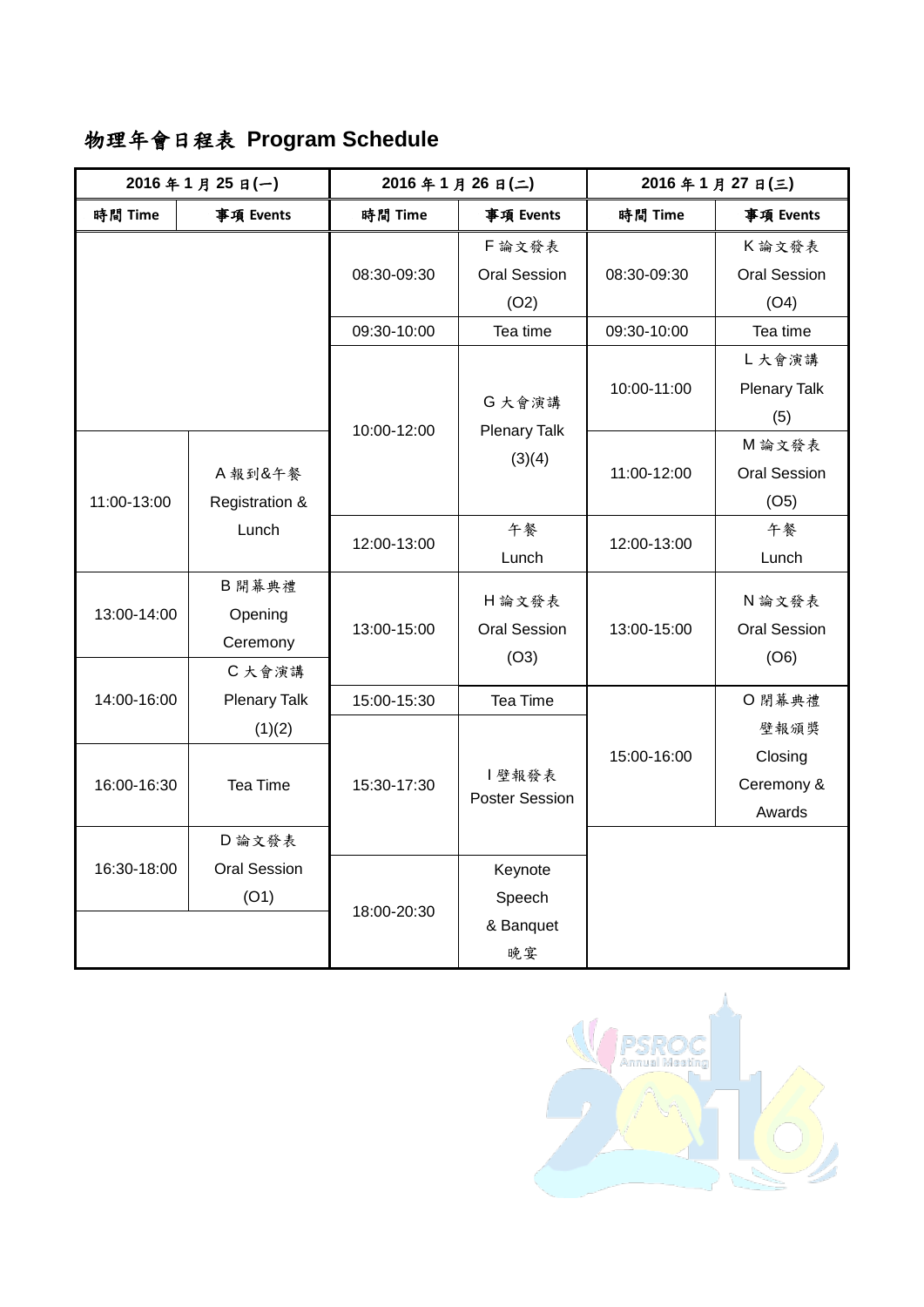## 交通指南及停車資訊 **Information of Transportation and Shuttle Bus for Banquet**

#### 1. 公共運輸工具 **Public transportation**

(1) 高鐵左營站至中山大學 By Taiwan High Speed Rail

A. 於高鐵左營站六號出口搭乘「E05 西城快線」至中山大學行政大樓

From Exit 6 of THSR Zuoying Station to get on E05 West Express.

| E05 西城快線時刻表(由高鐵左營站出發) Time Schedule |       |       |       |  |  |  |
|-------------------------------------|-------|-------|-------|--|--|--|
| 07:30                               | 09:10 | 12:10 | 15:40 |  |  |  |
| 08:00                               | 09:50 | 13:20 | 16:50 |  |  |  |
| 08:40                               | 11:00 | 14:30 | 18:00 |  |  |  |

B. 捷運:於高鐵左營站二號出口搭乘捷運紅線,於美麗島站轉搭橘線至西子灣站,由一號出口向西走 約十分鐘至中山大學隧道口。

By MRT: Take KMRT Red line bound for Siaogang at Exit 2 of THSR Zuoying Station. Get off at Formosa Boulevard Station and transfer to KMRT Orange line bound for Sizihwan in the same station and get off at Sizihwan station, take Exit 1 and walk west for about 10 minutes to the tunnel of NSYSU.

- C. 計程車:於高鐵左營站五號出口搭乘計程車約 20~30 分鐘至中山大學,費用約 300 元。 Taxi:Use Exit 5 of THSR Zuoying Station to take a taxi. Taxi fee approximate NT\$300, driving distance 20~25 minutes.
- (2) 台鐵 Taiwan Railway
	- A. 於台鐵高雄車站前站出口搭乘捷運紅線,於美麗島站轉搭橘線至西子灣站,由一號出口向西走約十 分鐘至中山大學隧道口。

A. MRT:Take KMRT Red line bound for Siaogang at Front Exit of Taiwan Railway Kaohsiung Main Station.Get off at Formosa Boulevard Station and transfer to KMRT Orange line bound for Sizihwan in the same station and get off at Sizihwan station, take Exit 1 and walk west for about 10 minutes to the tunnel of NSYSU.

B. 於台鐵高雄車站搭乘計程車約 15~20 分鐘至中山大學,費用約 150 元。

B. Taxi: Use Front or Rear Exit of Taiwan Railway Kaohsiung Main Station to take a taxi.Taxi fee approximate NT\$150, driving distance 15~20 minutes.

### 2. 自行開車 By Car

 高速公路中正路交流道下,沿中正路接五福路直行到底→左轉鼓山路→右轉臨海二路直行到底→左轉哨 船街之後直行,即可到達會場。

\*本校後門出入口施工,敬請由中山大學正門口進出。

### 3. 停車資訊 **Parking**

汽車可停放於中山大學海堤停車場,請至大會網站下載會議 期間的臨時停車證,一張停車證可免費停放一次;於進場時收回。